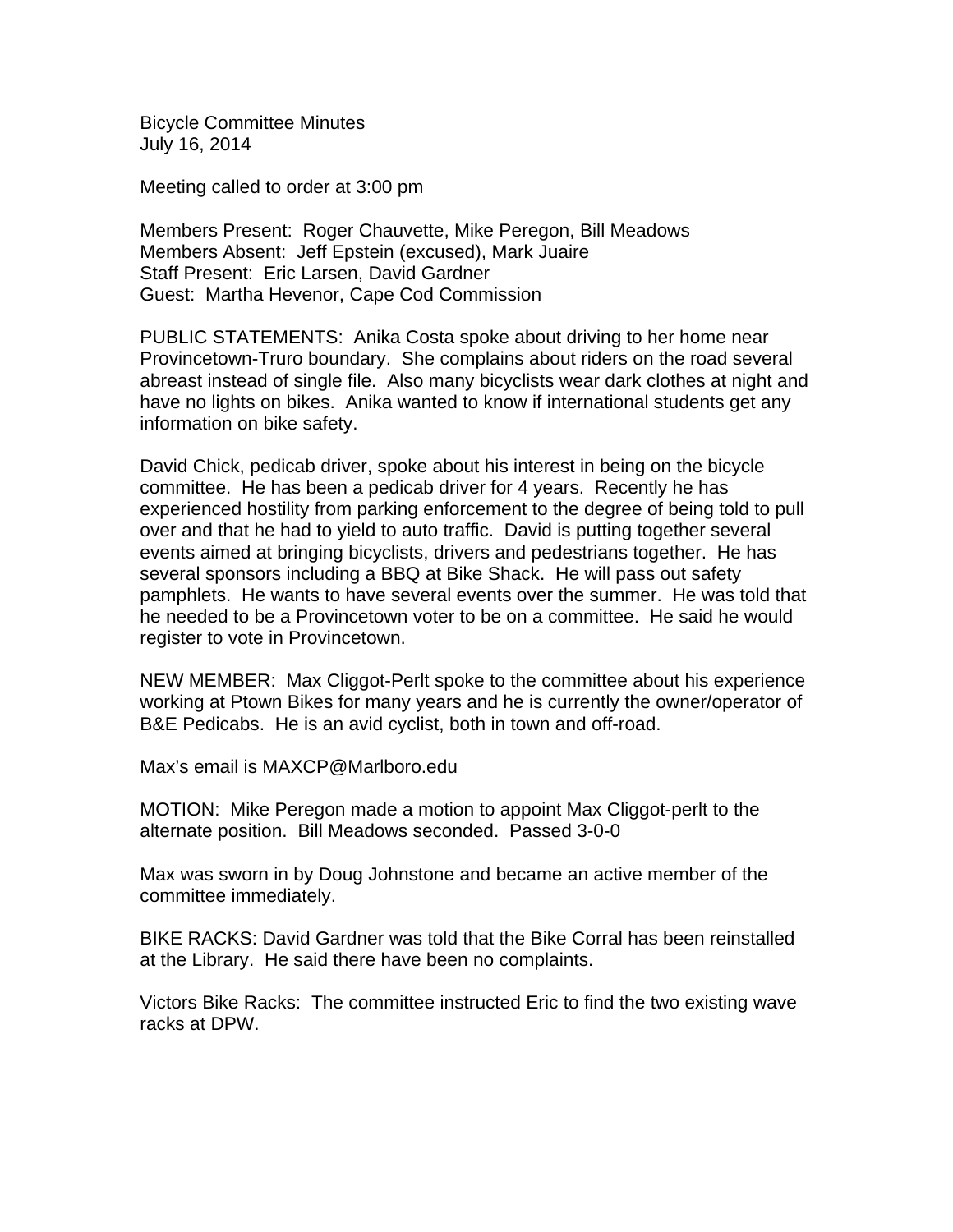MOTION: Mike Peregon made a motion to instruct DPW to install two existing wave bike racks at West Vine and Bradford Streets one on either side of the telephone pole per David Gardner's direction. Passed 4-0-0

TWO WAY BIKE SIGNS: Eric Larsen announced that the two-way bike signs have been installed on Commercial Street as per Committee directions. There will be no invoice or cost from the Bicycle Committee because the materials already existed. Mike Peregon asked Eric about the sign to be installed at the west end of Commercial Street near the roundabout letting cyclists that they are allowed two-way traffic on Commercial Street.

## MARTHA HEVENOR, CAPE COD COMMISSION

Martha is the co-project manager to advice Mass DOT about rerouting the Saltenstall Bike Path. Many years have passed and traffic patterns have changed since the path was originally routed. More decisions will be made through the Master Plan. She is seeking Committee input.

Martha is also working on the Master Plan. There is an 18 month deadline for finish.

She shared that Truro is asking Mass DOT about possible use of unused right-ofway along Rt 6 for bike lanes.

MACMILLAN WHARF-BEECH FOREST PATH David Gardner stated that an agreement has not yet been signed but should happen soon. The Conwell street design phase is progressing.

OLD COLONY PATH. Committee members want to find out who controls the Old Colony Path and what restrictions are in place. Suggested to pull the assessors card and check Barnstable County deeds.

Mike Peregon reported on the World Fest bicycle activities. Many quizzes were taken around 50 bicycles received free safety checks.

MOTION Mike Peregon wanted to include in the minutes gratitude for the donation of time by Ptown Bikes' employees Jeff Millett and Misha Olechchuk for their help in the World Fest.

LIGHTS: Max will investigate obtaining more front bicycle headlights for giveaway distribution by next meeting.

NEXT MEETING: Tuesday, July 29 at 3pm

MOTION: Mike Peregon made a motion to request the Director of DPW to complete an engineering plan to submit to Mass DOT for the widening of the 600'